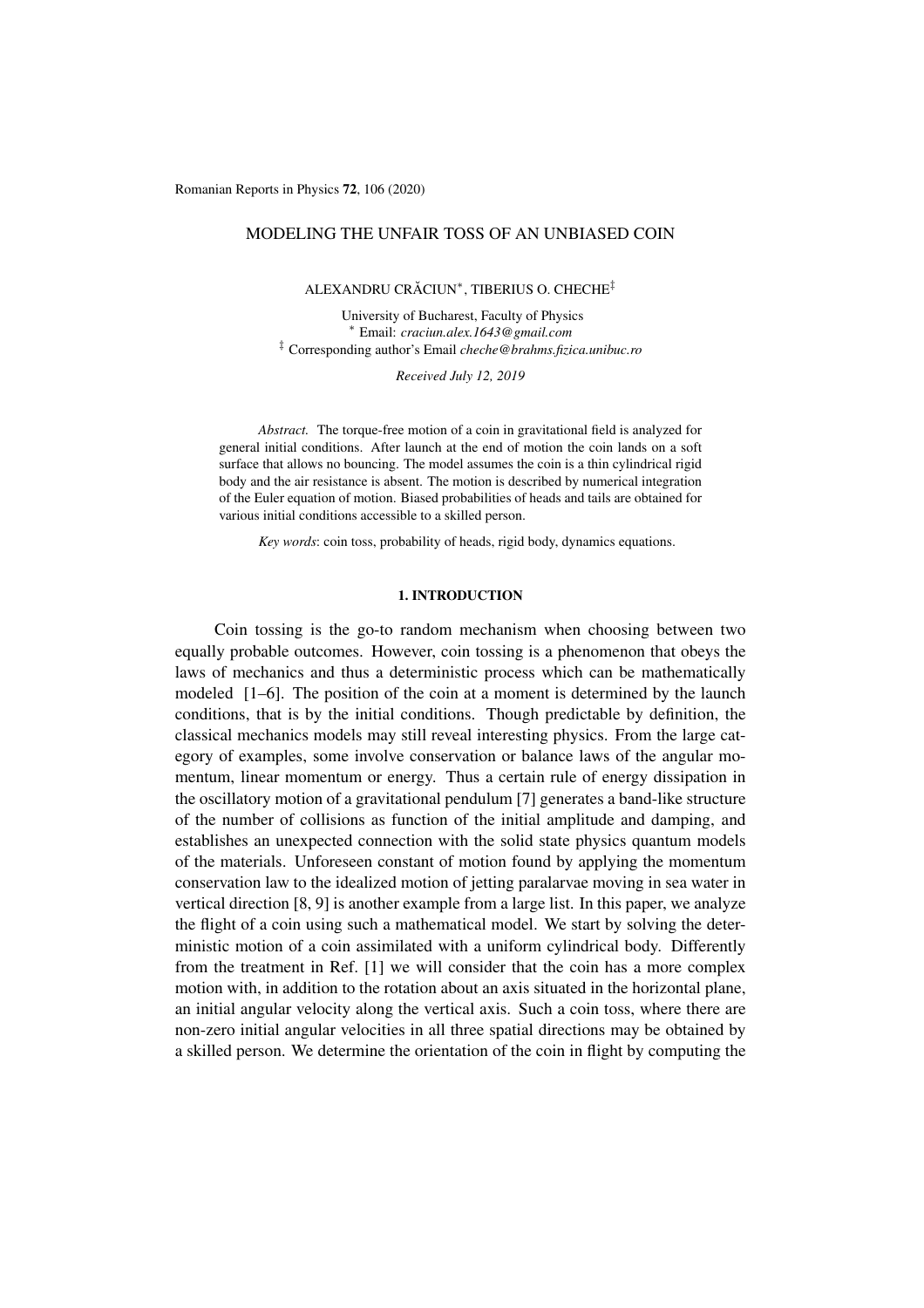dihedral angle between the initial and at a moment plane of the coin. Regarding the simulation of the random process, we consider the range of initial conditions a source of uncertainty.

The paper is structured as follows. In section 2, the theory of the deterministic torque-free coin motion in gravitational field is briefly presented. In section 3, we introduce the models for computing the random toss and discuss the simulation results for some natural initial conditions. In section 4, we present conclusions.

#### 2. THE PHYSICAL SETUP

We begin by stating our main assumptions. Firstly, we assume that the equations of motion are the Newton equations, with no external source of influence, such as fluctuations of air, thermodynamic or quantum fluctuations of the coin, etc. We also neglect the air drag. We consider that the coin lands on a soft surface that allows no bouncing, such as the palm of the hand.

To derive the equations of motion it is convenient to use three reference frames: the laboratory frame (LF), XYZ, the body frame (BF), xyz, and a transport frame (TF),  $x_1y_1z_1$  (see Fig. 1) [1]. The moment of inertia tensor has the diagonal form in the BF:

$$
I = \begin{pmatrix} I_1 & 0 & 0 \\ 0 & I_2 & 0 \\ 0 & 0 & I_3 \end{pmatrix}.
$$

The components of the moment of inertia tensor with respect to the principal axes are as follows:

$$
I_1 = I_2 = I_{xx} = I_{yy} = \frac{m}{4}(r^2 + \frac{h^2}{3}), I_3 = I_{zz} = \frac{mr^2}{2},
$$

where *r* is the radius, *h* is the thickness, and *m* is the mass of the cylinder. We consider that the coin is vertically launched and consequently the center of mass (CM) of the body has a vertical motion in gravitational field with velocity:

$$
v_z = v_0 - gt,
$$

where  $q$  is the gravitational acceleration and  $t$  is time. Following Ref. [1], we can write Euler's equations in the BF as follows:

$$
I_1\dot{\omega}_x + (I_3 - I_1)\omega_y \omega_z = 0,
$$
  
\n
$$
I_1\dot{\omega}_y + (I_1 - I_3)\omega_x \omega_z = 0,
$$
  
\n
$$
I_3\dot{\omega}_z = 0.
$$
\n(1)

The solutions of equations (1) are of the form:

$$
\omega_x = \Omega \sin(qt + \delta), \omega_y = -\Omega \cos(qt + \delta). \tag{2}
$$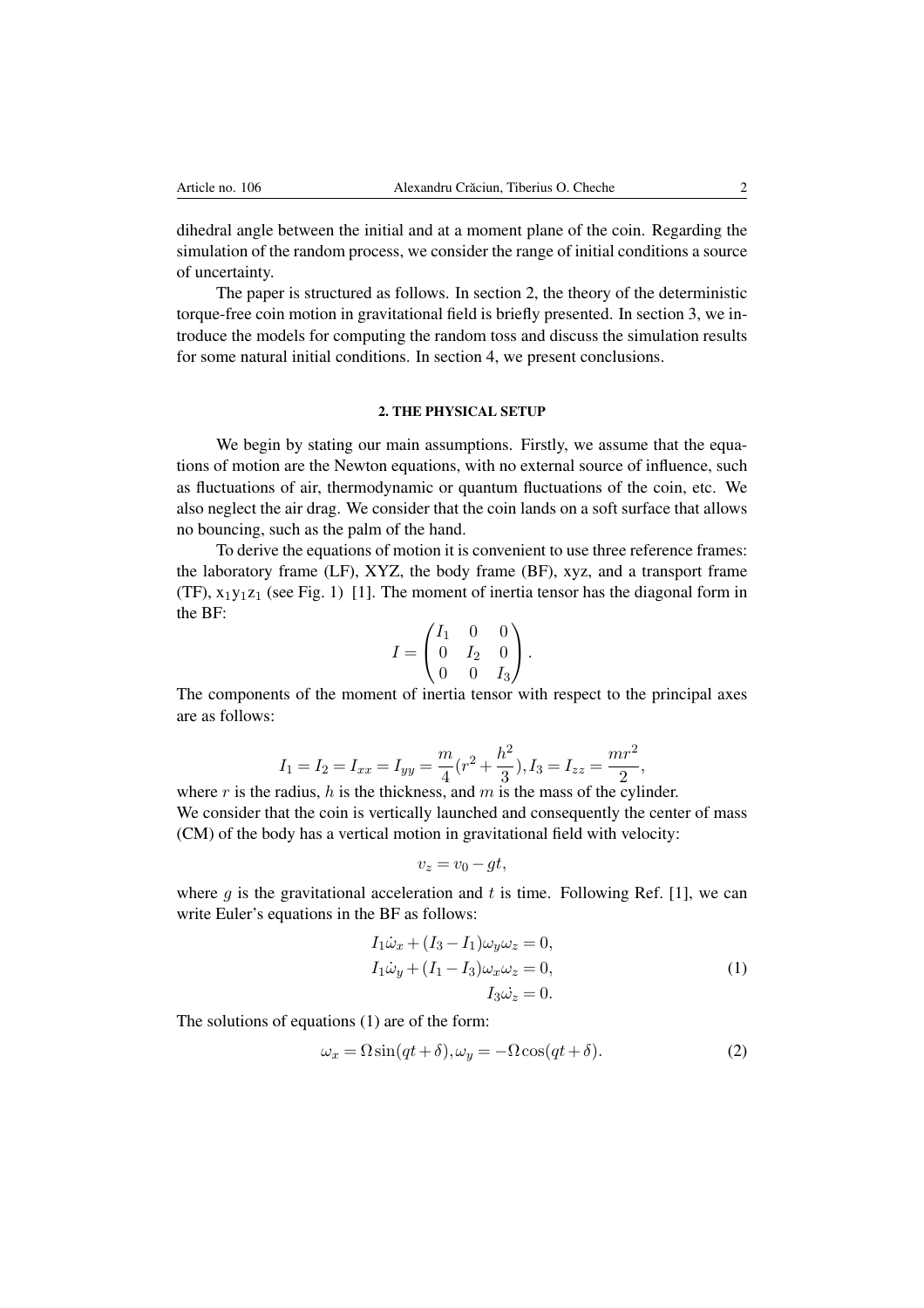

Fig. 1 – LF, TF, and BF are represented.

where  $q = (I_3 - I_1)\omega_{z0}/I_1$  and according to the initial conditions:

$$
\Omega = \sqrt{\omega_{x0}^2 + \omega_{y0}^2}, \tan \delta = -\frac{\omega_{x0}}{\omega_{y0}}.
$$
\n(3)

As  $\omega_{z0}$  is assumed non-zero, one has  $q \neq 0$ , and from equations (2) and (3) one obtains:

$$
\omega_x = \Omega \sin(qt + \delta), \omega_y = -\Omega \cos(qt + \delta), \tag{4}
$$

with

$$
\Omega = \sqrt{\omega_{x0}^2 + \omega_{y0}^2}, \tan \delta = -\frac{\omega_{x0}}{\omega_{y0}}, q = \frac{(I_3 - I_1)\omega_{z0}}{I_1}.
$$

We introduce the Euler angles by definition [10] to describe the motion in the TF:

$$
\omega_x = \dot{\beta}\cos\gamma + \dot{\alpha}\sin\beta\sin\gamma, \n\omega_y = -\dot{\beta}\sin\gamma + \dot{\alpha}\sin\beta\cos\gamma, \n\omega_{z0} = \dot{\gamma} + \dot{\alpha}\cos\beta.
$$
\n(5)

To solve equations (5), we substitute  $\dot{\alpha} = (\omega_{z0} - \dot{\gamma})/\cos \beta$  and obtain the following set of differential equations:

$$
\omega_x = \dot{\beta}\cos\gamma + (\omega_{z0} - \dot{\gamma})\tan\beta\sin\gamma,\tag{6}
$$

$$
\omega_y = -\dot{\beta}\sin\gamma + (\omega_{z0} - \dot{\gamma})\tan\beta\cos\gamma.
$$
 (7)

Next, we multiply equation (6) by  $\cos \gamma$  and subtract equation (7) multiplied by  $\sin \gamma$ to obtain:

$$
\dot{\beta} = \omega_x \cos \gamma - \omega_y \sin \gamma. \tag{8}
$$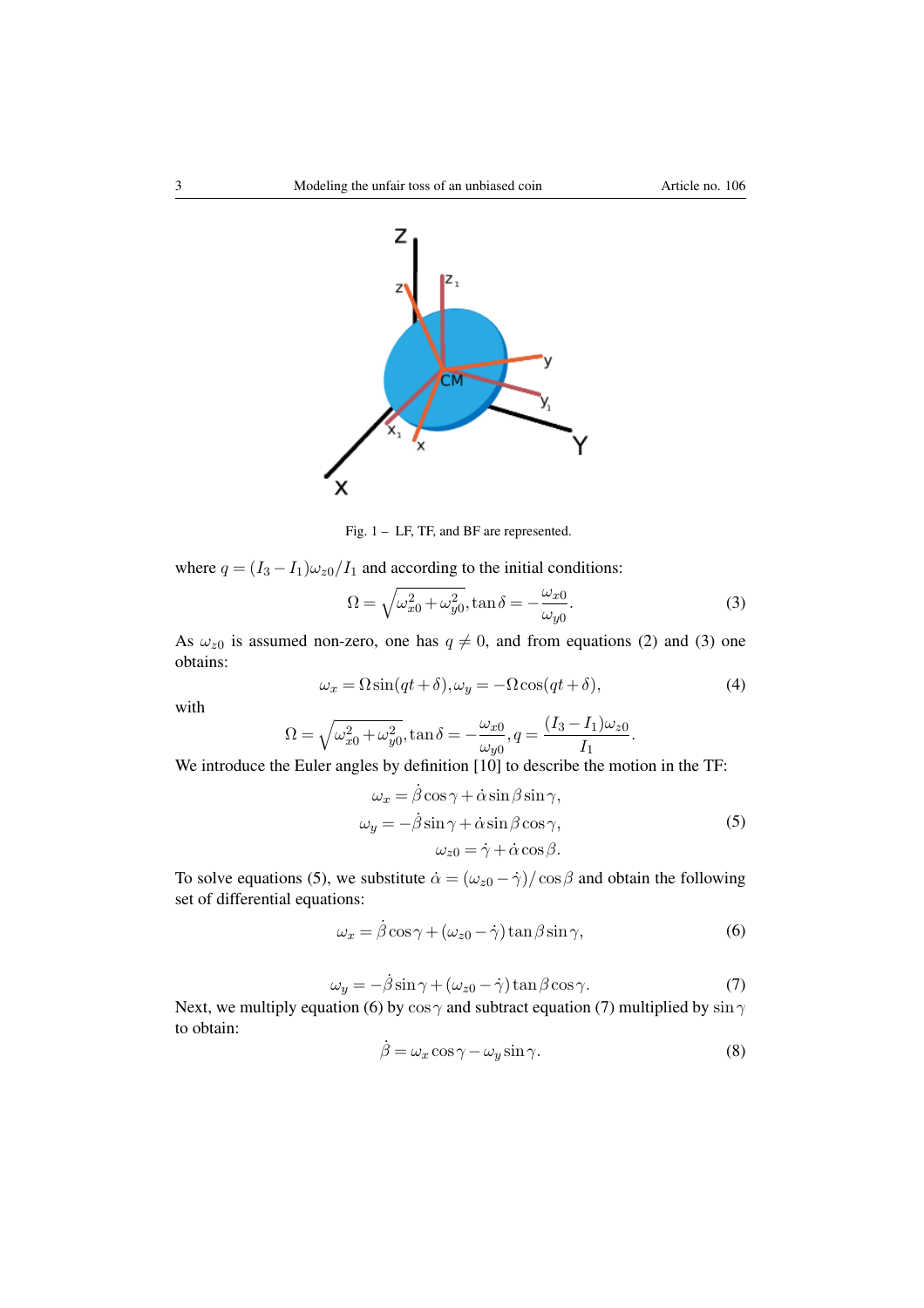Multiplying equation (6) by  $\sin \gamma$  and adding the product of equation (7) by  $\cos \gamma$  we obtain:

$$
\tan \beta = \frac{\omega_x \sin \gamma + \omega_y \cos \gamma}{\omega_{z0} - \dot{\gamma}}.
$$
\n(9)

Manipulating equations (8) and (9) we obtain the differential equation for  $\gamma$ :

$$
\ddot{\gamma} + A(\gamma, t)\dot{\gamma} + B(\gamma, t)\dot{\gamma}^2 + C(\gamma, t) = 0.
$$
 (10)

Where  $A, B$ , and  $C$  are functions of  $\gamma$  and  $t$ :

$$
A(\gamma, t) = \frac{(3\omega_{z0}\omega_x - \dot{\omega}_y)\cos\gamma - (3\omega_{z0}\omega_y + \dot{\omega}_x)\sin\gamma}{\omega_x \sin\gamma + \omega_y \cos\gamma},
$$
  
\n
$$
B(\gamma, t) = \frac{2(\omega_y \sin\gamma - \omega_x \cos\gamma)}{\omega_x \sin\gamma + \omega_y \cos\gamma},
$$
  
\n
$$
C(\gamma, t) = \frac{-\omega_x^3 \cos\gamma \sin^2\gamma + 1/4(\sin\gamma - 3\sin(3\gamma))\omega_x^2 \omega_y}{\omega_x \sin\gamma + \omega_y \cos\gamma}
$$
  
\n
$$
+ \frac{1/2\omega_x \cos\gamma(-2\omega_{z0}^2 + (1 - 3\cos(2\gamma))\omega_y^2)}{\omega_x \sin\gamma + \omega_y \cos\gamma}
$$
  
\n
$$
+ \frac{(\omega_{z0}^2 \omega_y + \omega_y^3 \cos^2\gamma + \omega_{z0}\dot{\omega}_x)\sin\gamma + \omega_{z0}\dot{\omega}_y \cos\gamma}{\omega_x \sin\gamma + \omega_y \cos\gamma}.
$$
 (11)

After finding a numerical solution for equation (10) we can easily obtain the solution for  $\beta$  and  $\alpha$ .

## 3. RESULTS AND DISCUSSION

In this section we present the results of our simulations for an imaginary unbiased coin with the values  $I_1 = 5 \times 10^{-7}$ ,  $I_3 = I_1/2$  and  $R = 10^{-2}$  expressed in SI units. In order to cover a real toss, we take the interval of 3 m/s to 5 m/s for  $v_0$ (which approximately corresponds to duration of motion in the interval 0*.*6 s to 1 s). The nonlinear second order differential equation (10) is integrated using the program Mathematica. A numerical integration of the system of differential equations (5) is also done with Mathematica and the results of the two ways of numerical integration coincide in the limit of desired accuracy.

## 3.1. NO COMPLETE ROTATION ABOUT AN AXIS SITUATED IN THE HORIZONTAL PLANE

In this case the coin can not completely rotate about an axis situated in the horizontal plane. This happens because the numerical values of  $\omega_x$  and  $\omega_y$  from equations (2) are oscillatory. The coin does not complete a full rotation about an axis situated in the horizontal plane during the flight. In terms of the Euler angles, the value of  $\beta$  does not exceed 180 degrees.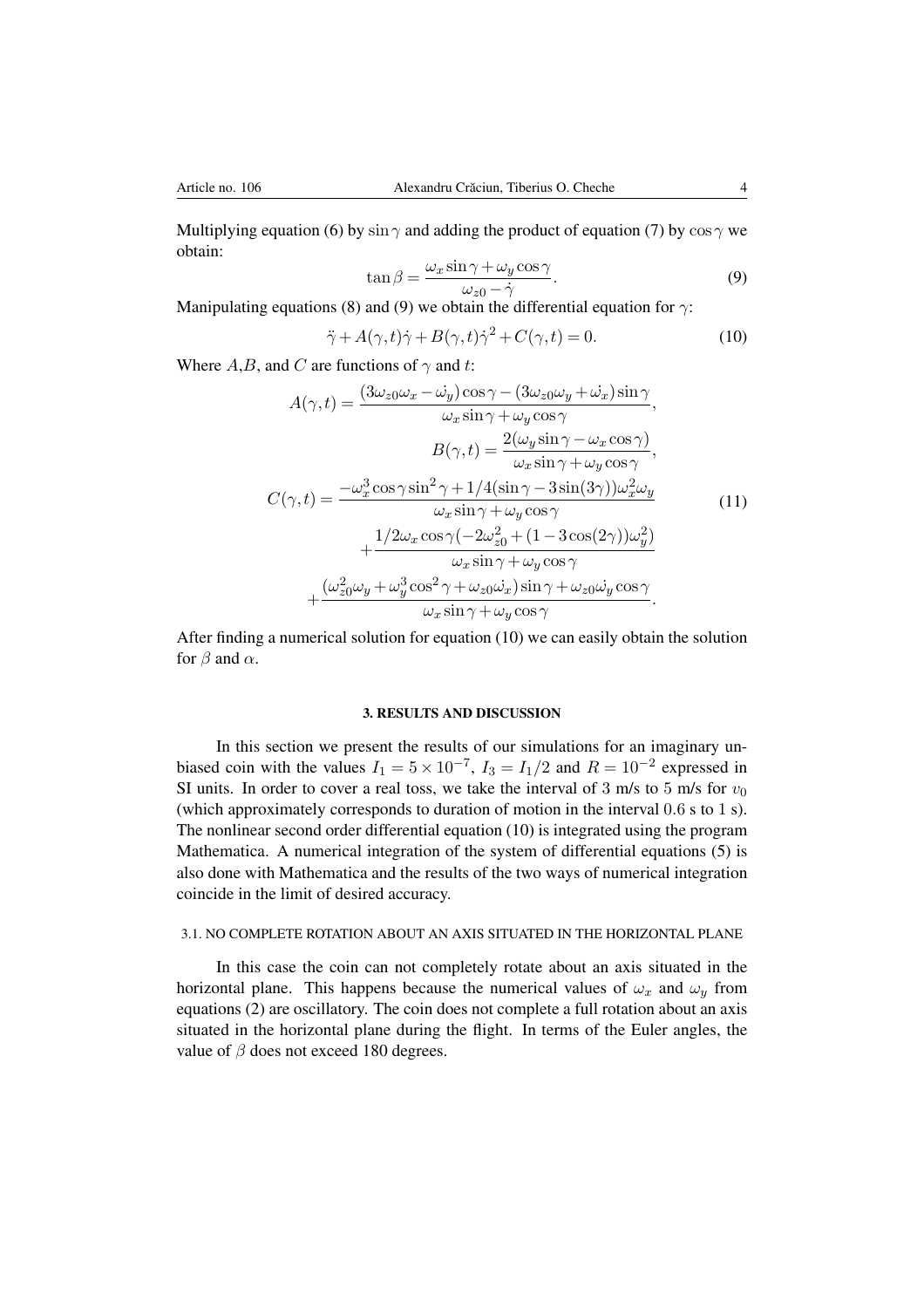

Fig. 2 – a) Initial and at a time position of the coin; b) the trace of a vector centered in the plane of the coin, pointing radially, on the surface of a sphere with the center in the center of the coin during the flight. The values of the initial angular velocities are as follows:  $\omega_{x0} = \omega_{y0} = 1, \omega_{z0} = 2.5$  expressed in SI units.

We compute cosine of the dihedral angle as the scalar product between the normal to the surface of the coin,  $\Sigma$ , and the normal to the horizontal plane, *H* (see Ref. [1]):

# $\cos \theta = n(\Sigma) \cdot n(H)$ .

Considering that the coin starts from the horizontal position with head up, we have: if  $\cos \theta > 0$  then the head is up; if  $\cos \theta < 0$  then the tail is up.

#### 3.2. COMPLETE ROTATION ABOUT AN AXIS SITUATED IN THE HORIZONTAL PLANE

In this case the coin rotates about an axis situated in the horizontal plane because the numerical values of  $\omega_x$  and  $\omega_y$  oscillate in a high enough interval.



Fig. 3 – a) Initial and at different times position of the coin; b) the trace of a vector centered in the plane of the coin, pointing radially, on the surface of a sphere with the center in the center of the coin during the flight. The values of the initial angular velocities are as follows:  $\omega_{x0} = \omega_{y0} = 2, \omega_{z0} = 0.5$ expressed in SI units.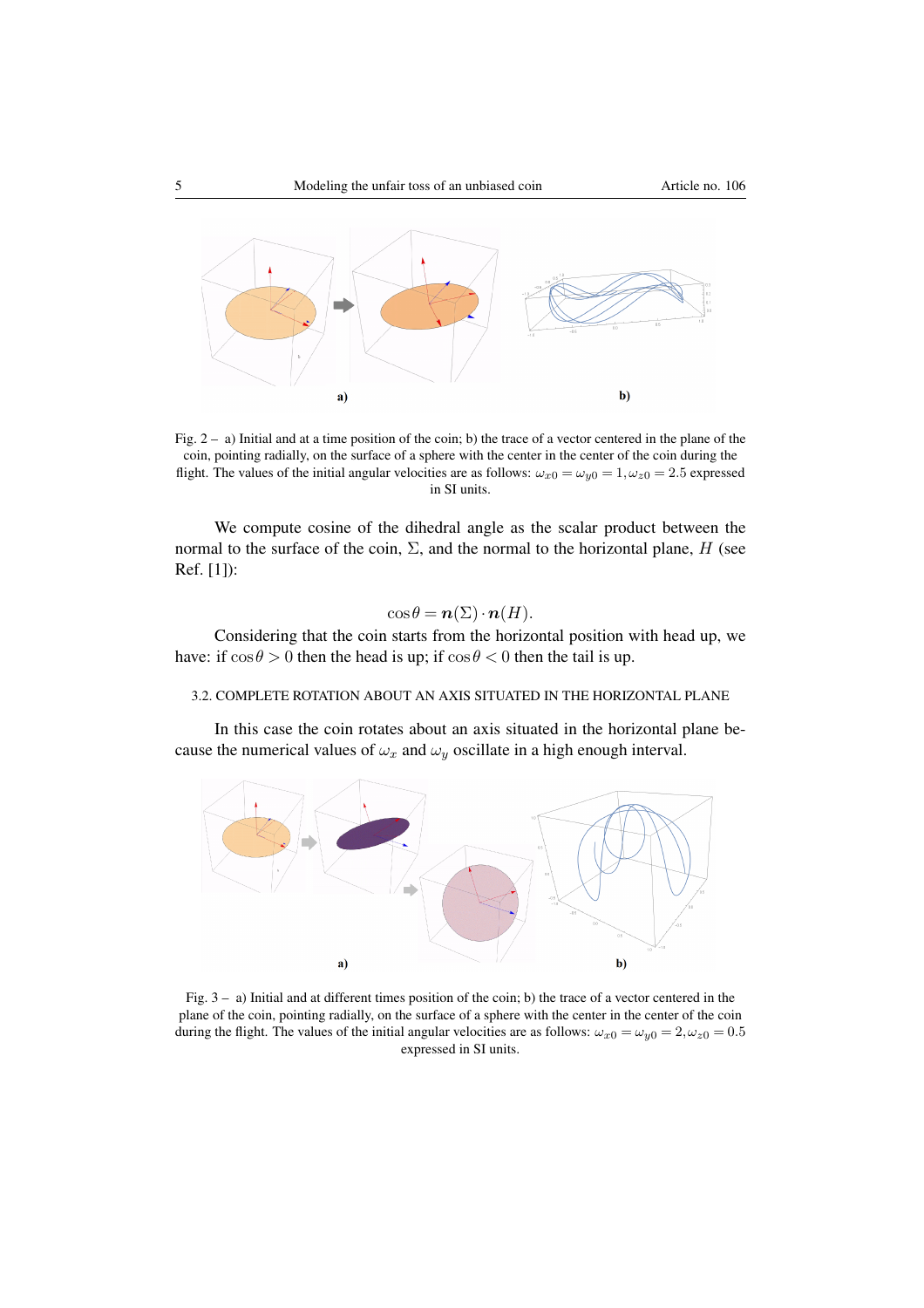We are interested in the outcome of real tosses. The simulation uses the fact that the outcome of the toss depends on two parameters: the velocity of the CM (or equivalently, duration of motion) and the angular velocity. In the first method (A) we choose a domain of values for the initial parameters (that we name the configuration space) and calculate the outcome of a toss with some set of initial parameters. After having checked all the values in the configuration space we calculate the probability as the ratio between the number of favorable case configurations (head up, for example) and the total number of configurations. In the second method (B) we choose a boundary for the initial parameters and let them vary randomly inside those boundaries for a number of steps.

For the fair toss of an unbiased coin, as expected, an unbiased value of 50% is found in Ref. [1]. However the "surprise" arises in the case we discuss where the probability of the coin landing either heads or tails is not 50% anymore. This is not an outcome to be surprised of as there is no such thing as "magic" involved in the computations, only the right choosing of the initial values for the angular velocities of the coin.

In Fig. 4 we show the probability evolution as more values of the initial conditions are parsed. For the case we have simulated the probability of the coin landing on the same side as it had been launched came out to about 66%. We have obtained this value for the probability by choosing a space of 250000 configurations for method A and by computing the outcome of the same number of coin throws with a random set of initial conditions for method B.



Fig. 4 – (Colour online) Probability computed by method A (blue) and method B (red).